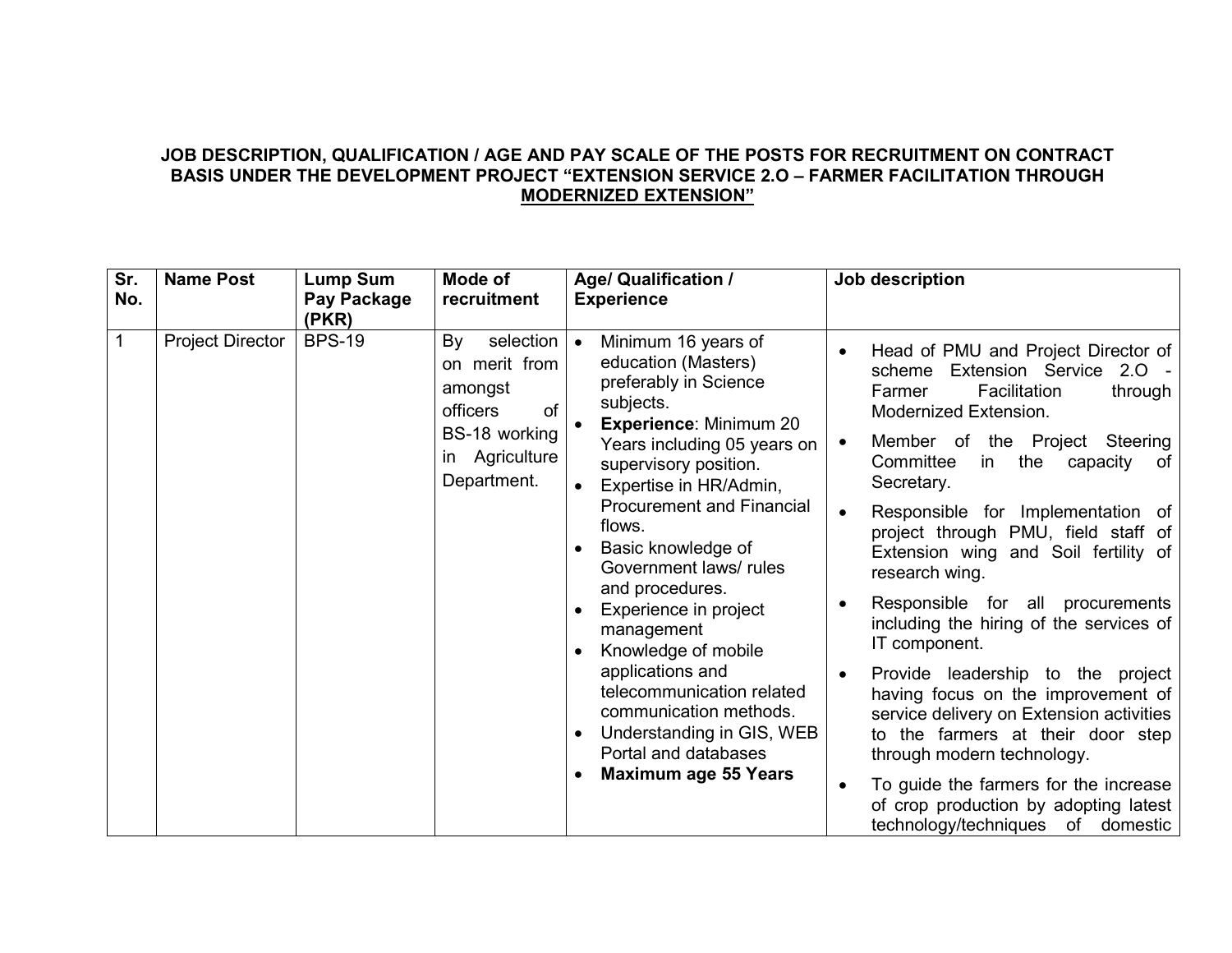|  |  |  | and international research.                                                                                                                                                                                                   |
|--|--|--|-------------------------------------------------------------------------------------------------------------------------------------------------------------------------------------------------------------------------------|
|  |  |  | Coordinate with District entities of<br>Agriculture Extension and Research<br>Wings and other stakeholders to<br>ensure the implementation of the<br>project as per Implementation plan of<br>the PC-I.                       |
|  |  |  | Dissemination of latest and modern<br>technology to the farmers through<br>electronic and print media.                                                                                                                        |
|  |  |  | Ensure quality and substance of<br>periodic monitoring and evaluation<br>requirements.                                                                                                                                        |
|  |  |  | Regular visits in the field for the<br>implementation of the project.                                                                                                                                                         |
|  |  |  | Responsible to prepare action plan for<br>the implementation of the project as<br>per TORs.                                                                                                                                   |
|  |  |  | Responsible to prepare physical and<br>financial achievements on fortnightly<br>monthly, quarterly and annual basis<br>and will present as and when required<br>by the higher authorities for inspection<br>and verification. |
|  |  |  | Ensure timely submission of demand<br>of funds, re-appropriation, excess and<br>surrender as per budget schedule and<br>requirement of the department.                                                                        |
|  |  |  | Responsible to prepare progress<br>report, presentation, financial progress                                                                                                                                                   |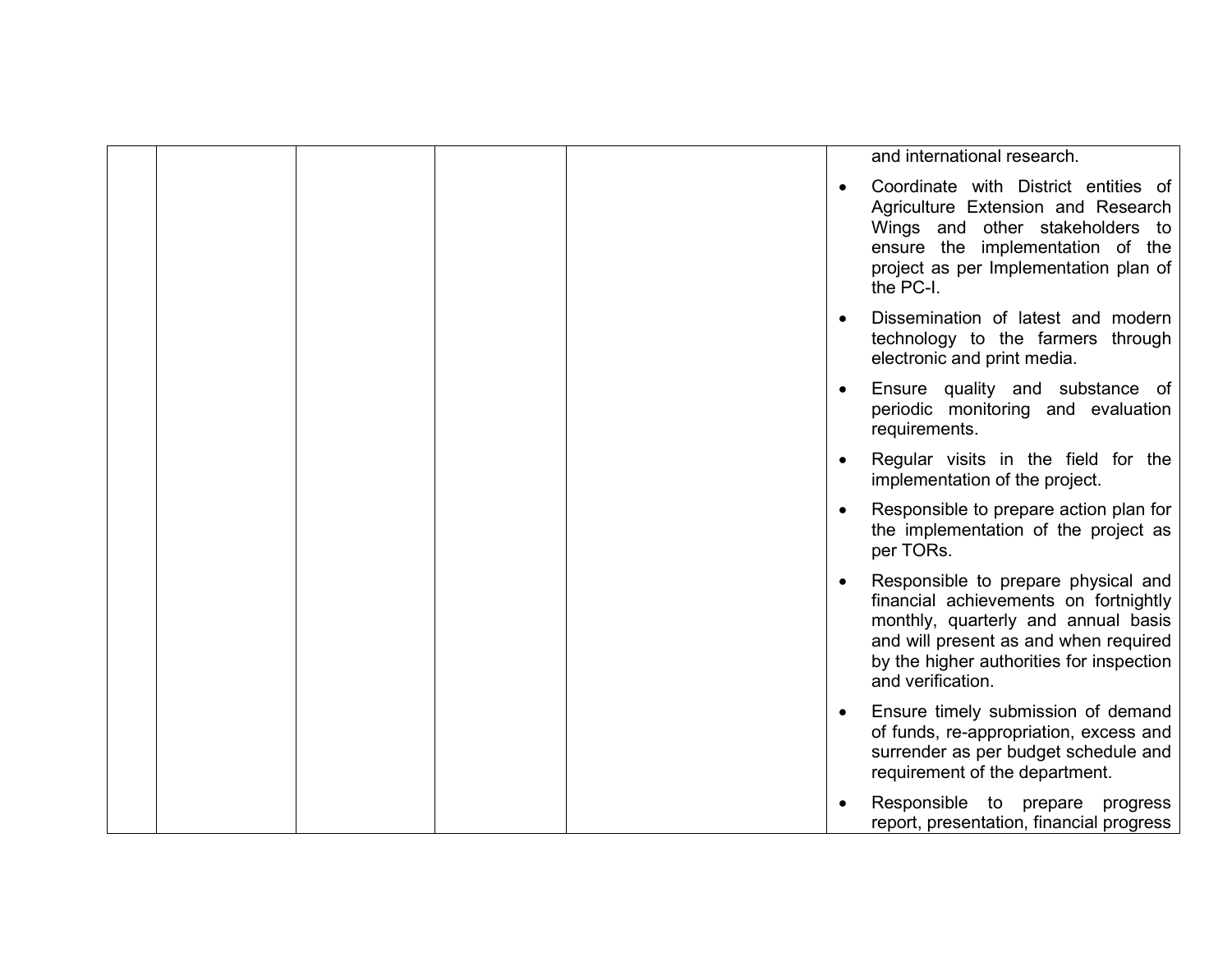|    |                       |                                                      |                                                                                                               |                                                                                                                                                                                                                                                                                                                                                                                                                                                                                                                                                                                                                                           | etc. as per requirement of the project.<br>Any other duties assigned by Higher<br>$\bullet$<br>ups.<br>After the completion of the project he<br>will submit PC-IV as well as complete<br>project report in the shape of a booklet<br>covering all events including financial                                                                                                                                                                                                                                                                                                                                                                                                               |
|----|-----------------------|------------------------------------------------------|---------------------------------------------------------------------------------------------------------------|-------------------------------------------------------------------------------------------------------------------------------------------------------------------------------------------------------------------------------------------------------------------------------------------------------------------------------------------------------------------------------------------------------------------------------------------------------------------------------------------------------------------------------------------------------------------------------------------------------------------------------------------|---------------------------------------------------------------------------------------------------------------------------------------------------------------------------------------------------------------------------------------------------------------------------------------------------------------------------------------------------------------------------------------------------------------------------------------------------------------------------------------------------------------------------------------------------------------------------------------------------------------------------------------------------------------------------------------------|
| 2. | Manager<br>Operations | <b>Existing Salary</b><br>to be adjusted<br>in BS-18 | selection<br>By<br>on merit from<br>amongst<br><b>officers</b><br>working<br>in<br>Agriculture<br>Department. | $\bullet$<br>M.Sc. (Hons) Agriculture or<br>Project Management/<br>Research Methods/M&E/<br>MBA, or other relevant<br>administrative Sciences<br>from a well reputed HEC<br>recognized national or<br>international University/<br>Institute/College.<br><b>Experience:</b><br>20 years in Agriculture<br>$\bullet$<br>Department.<br>Preference will be given to<br>the officer having<br>experience in public sector<br>project planning, project<br>execution, and project<br>report writing requirements<br>and functional design<br>specification documents.<br>Knowledge of mobile<br>applications and<br>telecommunication related | activities for third party evaluation /<br>P&D evaluation.<br>Will prepare plan for field operations to<br>$\bullet$<br>be conducted by the PD and higher<br>ups.<br>Will assist the Department, DGA and<br>PD for the recruitment of project staff<br>and procurement under the project.<br>Will responsible to deal with the service<br>matters of all project employees.<br>Will deal all financial and administrative<br>matters of the project and submit report<br>to the DGA for final decision.<br>Will help in monitoring of various<br>activities under the project<br>Will liaison with project stakeholders<br>$\bullet$<br>different<br>departments<br>and<br>and<br>agencies. |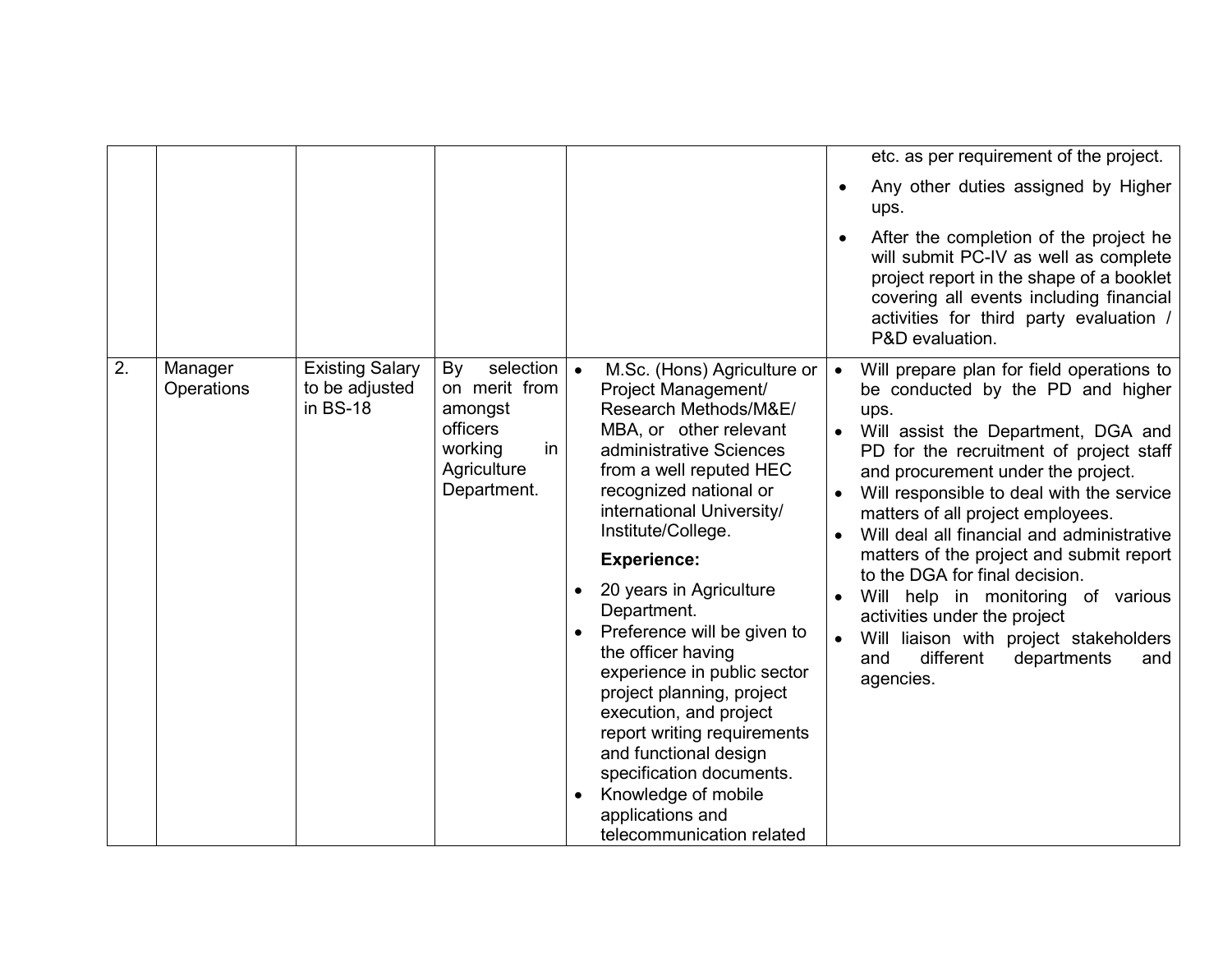|    |                      |                                                      |                                                                                                      | communication methods.<br>Understanding in database<br>development on various<br>platforms like Microsoft etc.<br>Understanding in GIS<br>$\bullet$<br>Applications.<br>Strong analytical and<br>writing skills and<br>experience of presenting<br>complex technical<br>information in a<br>comprehensible way for<br>non-specialist readers.<br>Good communication skills<br>and fluency in English and<br>Urdu. |                                                                                                                                                                                                                                                                                                                                                            |
|----|----------------------|------------------------------------------------------|------------------------------------------------------------------------------------------------------|-------------------------------------------------------------------------------------------------------------------------------------------------------------------------------------------------------------------------------------------------------------------------------------------------------------------------------------------------------------------------------------------------------------------|------------------------------------------------------------------------------------------------------------------------------------------------------------------------------------------------------------------------------------------------------------------------------------------------------------------------------------------------------------|
|    |                      |                                                      |                                                                                                      | Maximum age 55 years                                                                                                                                                                                                                                                                                                                                                                                              |                                                                                                                                                                                                                                                                                                                                                            |
| 3. | Manager<br>HR/Admin. | <b>Existing Salary</b><br>to be adjusted<br>in BS-18 | By selection<br>on merit from<br>amongst the<br>officers<br>working in<br>Agriculture<br>Department. | Master Degree in Human<br>Resource/Management/<br>Administration/M.Sc. (Hons)<br>Agriculture or other relevant<br>administrative Sciences from a<br>well reputed HEC recognized<br>national or international<br>University/ Institute/College.<br><b>Experience:</b>                                                                                                                                              | He will assist the Project Director in<br>employee development related matters.<br>He will work over training need analysis<br>(TNA) of employees and develop and<br>conduct training programs.<br>He will assist Project Director for<br>procurement including hiring of services<br>of firms under IT component.<br>Any other assigned by the Management |
|    |                      |                                                      |                                                                                                      | Minimum15 years<br>Having extensive<br>experience in the capacity<br>development of human<br>resources.<br>Fully conversant with HR                                                                                                                                                                                                                                                                               |                                                                                                                                                                                                                                                                                                                                                            |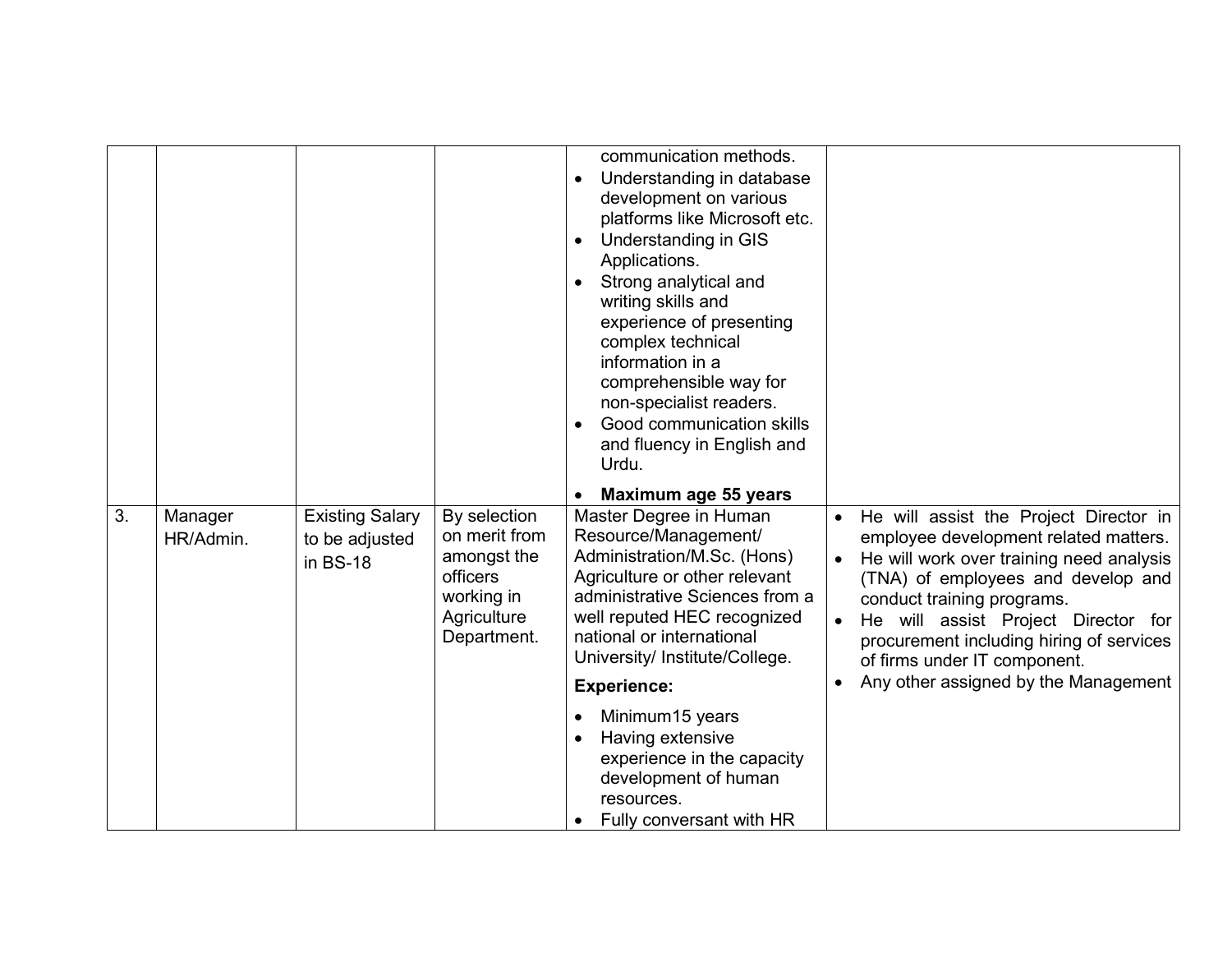|  | related Government Rules/<br>Regulations/Procedures,<br>etc.<br>Strong analytical and<br>writing skills and<br>experience of presenting<br>complex information in a<br>comprehensive way.<br><b>Good Communication skills</b><br>and fluency in English and<br>Urdu.<br>Maximum age 55 years |  |
|--|----------------------------------------------------------------------------------------------------------------------------------------------------------------------------------------------------------------------------------------------------------------------------------------------|--|
|--|----------------------------------------------------------------------------------------------------------------------------------------------------------------------------------------------------------------------------------------------------------------------------------------------|--|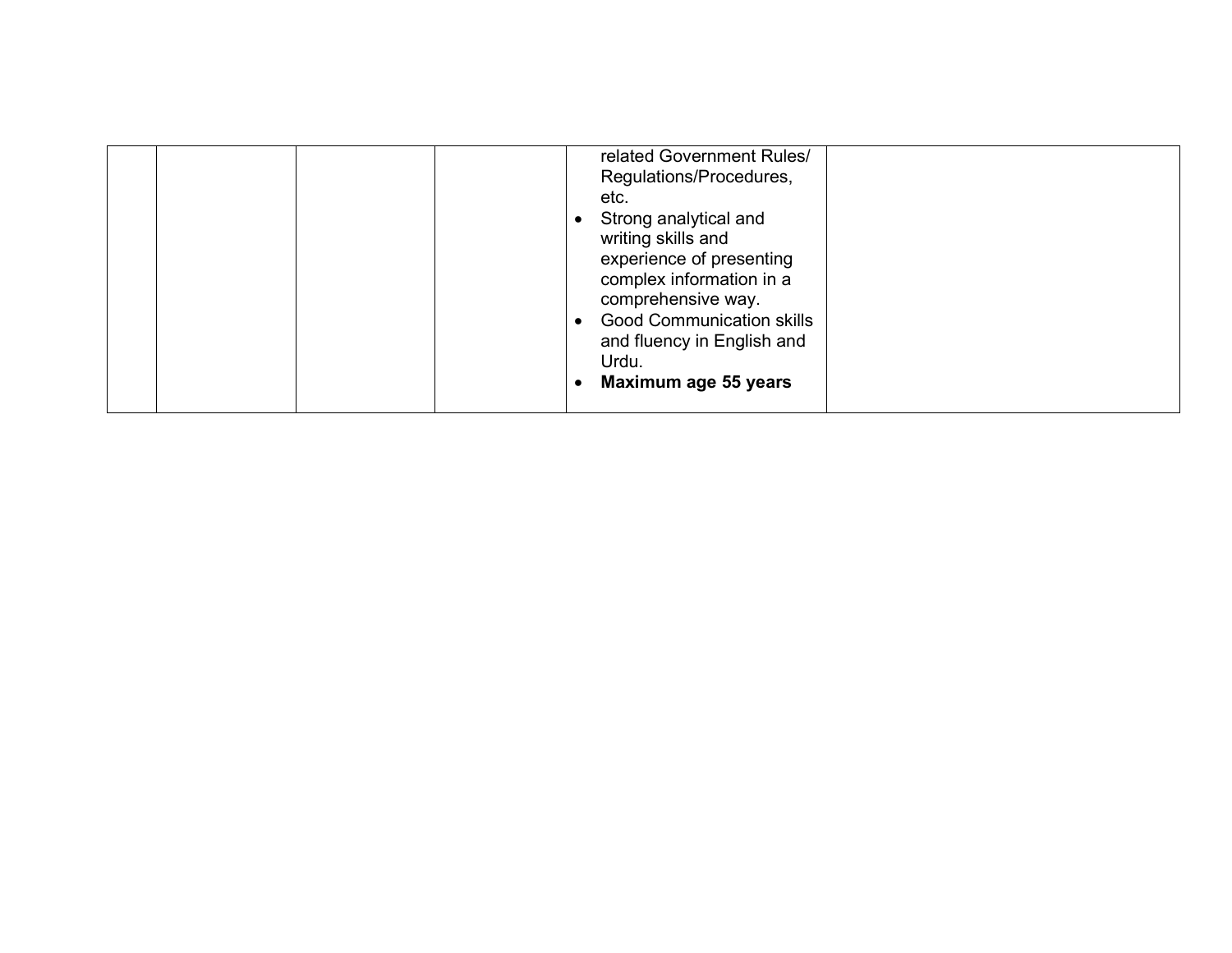

# **NO. SO (R&E) 6-2/2021-ESFF GOVERNMENT OF THE PUNJAB AGRICULTURE DEPARTMENT**

**Dated Lahore, the 14th October, 2021** 

To

- 1. The Chief Scientist Agriculture (Research), AARI, Faisalabad.
- 2. The Director General Agriculture (Water Management), Punjab, 21-Davis Road, Lahore.
- 3. The Director General Agriculture (Field), Punjab, 21-Davis Road, Lahore.
- 4. The Director General Agriculture (Extension & AR), Punjab, 21-Davis Road, Lahore.
- 5. The Director General, Pest Warning & Quality Control of Pesticides, Punjab, 21-Davis Road, Lahore.
- 6. The Director General, Soil Survey of Punjab, Multan Road, Lahore.
- 7. The Chief, Planning & Evaluation Cell, Agriculture Department, Riwaz Garden, Lahore.
- 8. The Chief Coordinator, Regional Agri. Economic Dev. Centre, Vehari.
- 9. The Director, Market Committees Provincial Fund Board, Lahore.
- 10. The Director of Agriculture, Crop Reporting Service, Punjab, Lahore.
- 11. The Director of Agriculture (Economics & Marketing), Punjab, Lahore.
- 12. The Director of Agriculture (Information), Punjab, Lahore.
- 13. The Director Floriculture (T&R), Punjab, Lahore.
- 14. The Director, Punjab Institute of Agriculture Marketing (PIAM), 21-Davis Road, Lahore.
- 15. The Chief, WTO/China Pakistan Economic Corridor, 21-Davis Road, Lahore.

# Subject: **RECRUITMENT OF STAFF UNDER THE DEVELOPMENT PROJECT "EXTENSION SERVICE 2.O – FARMER FACILITATION THROUGH MODERNIZED EXTENSION"**

I am directed to refer to the subject noted above and to state that

different posts under the subject development projects are required to be filled in

by selection from amongst the Officers working in the Agriculture Department,

through competitive process. The job description, qualification/eligibility criteria of